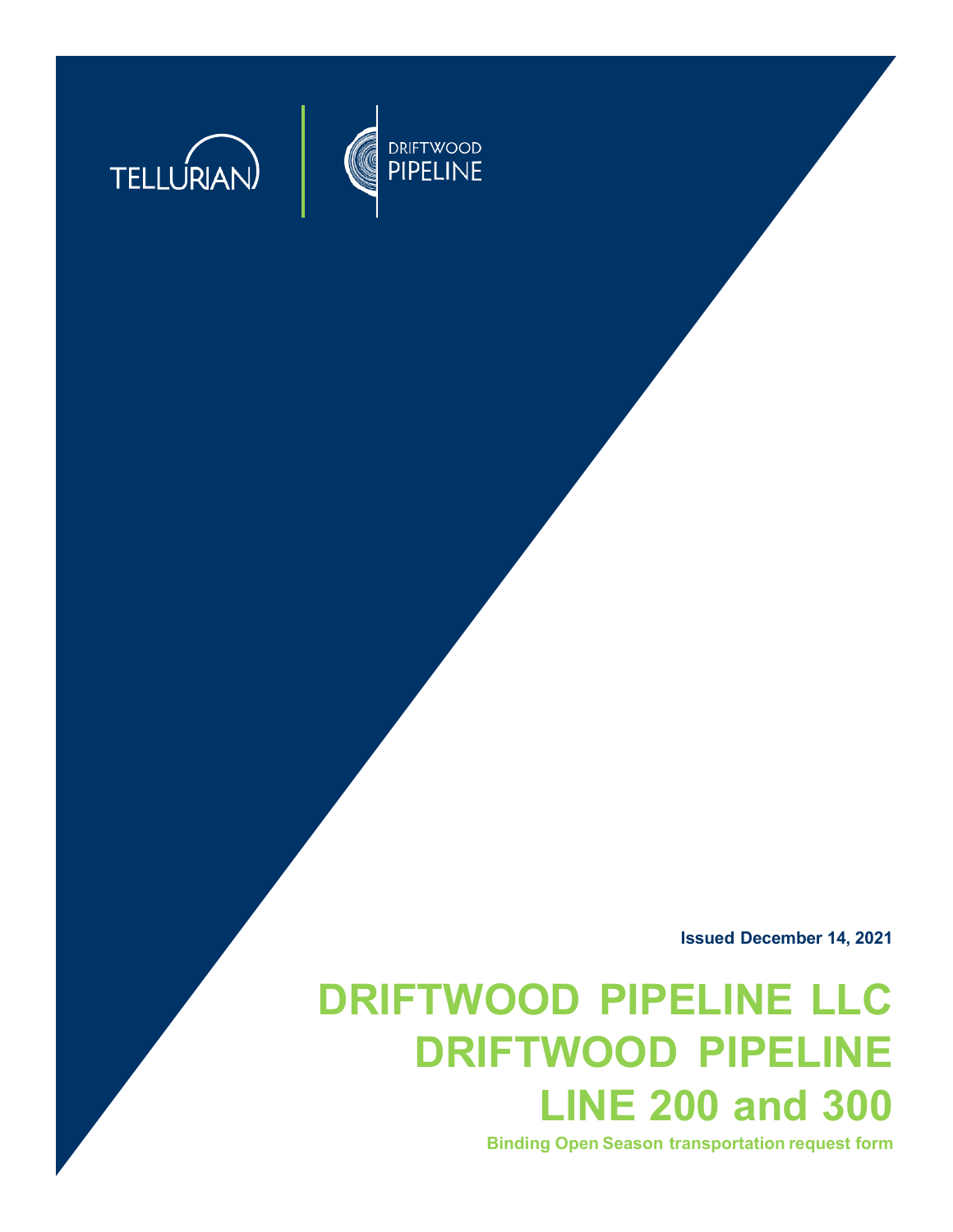

#### **Driftwood Pipeline**

Scan and send completed request form via email to: [joey.mahmoud@tellurianinc.com](mailto:joey.mahmoud@tellurianinc.com) or mail to:

### **Joey Mahmoud**

| <b>President DWPL</b>                                |
|------------------------------------------------------|
| joey.mahmoud@tellurianinc.com                        |
| Office: +1 832 320 9228   Cell: +1 281 389 6626      |
| 1201 Louisiana Street, Suite 3100, Houston, TX 77002 |

## **Shipper information**

| Phone number:   | <u> 1989 - Johann Harry Harry Harry Harry Harry Harry Harry Harry Harry Harry Harry Harry Harry Harry Harry Harry</u> |
|-----------------|-----------------------------------------------------------------------------------------------------------------------|
| E-mail address: |                                                                                                                       |
|                 |                                                                                                                       |

Term: Shipper requests a primary contract term of years. The requested primary contract term must be for at least five (5) years and a maximum of twenty (20) years.

Creditworthiness: The terms and conditions governing any credit worthiness requirements will be set forth in shipper's PA for firm transportation service under the Project.

IN ORDER FOR SHIPPER TO PARTICIPATE IN THE BINDING OPEN SEASON, THIS COMPLETED FORM MUST BE RECEIVED BY DWPL NO LATER THAN 4:00 P.M. CST ON January 14, 2022 (OR SUCH LATER DATE AS MAY BE ANNOUNCEDBY DWPL).

SHIPPER UNDERSTANDS AND AGREES THAT THIS REQUEST MAY BE ACCEPTED OR REJECTED BY DWPL ON A NOT UNDULY DISCRIMINATORY BASIS.

This Binding Open Season transportation request is hereby submitted by:

Shipper: By (signature):  $\overline{a}$ Print signer's name: \_ Signer's title: Date: **Date:** Total contract Maximum Daily Transportation Quantity (MDTQ): Dth/d.